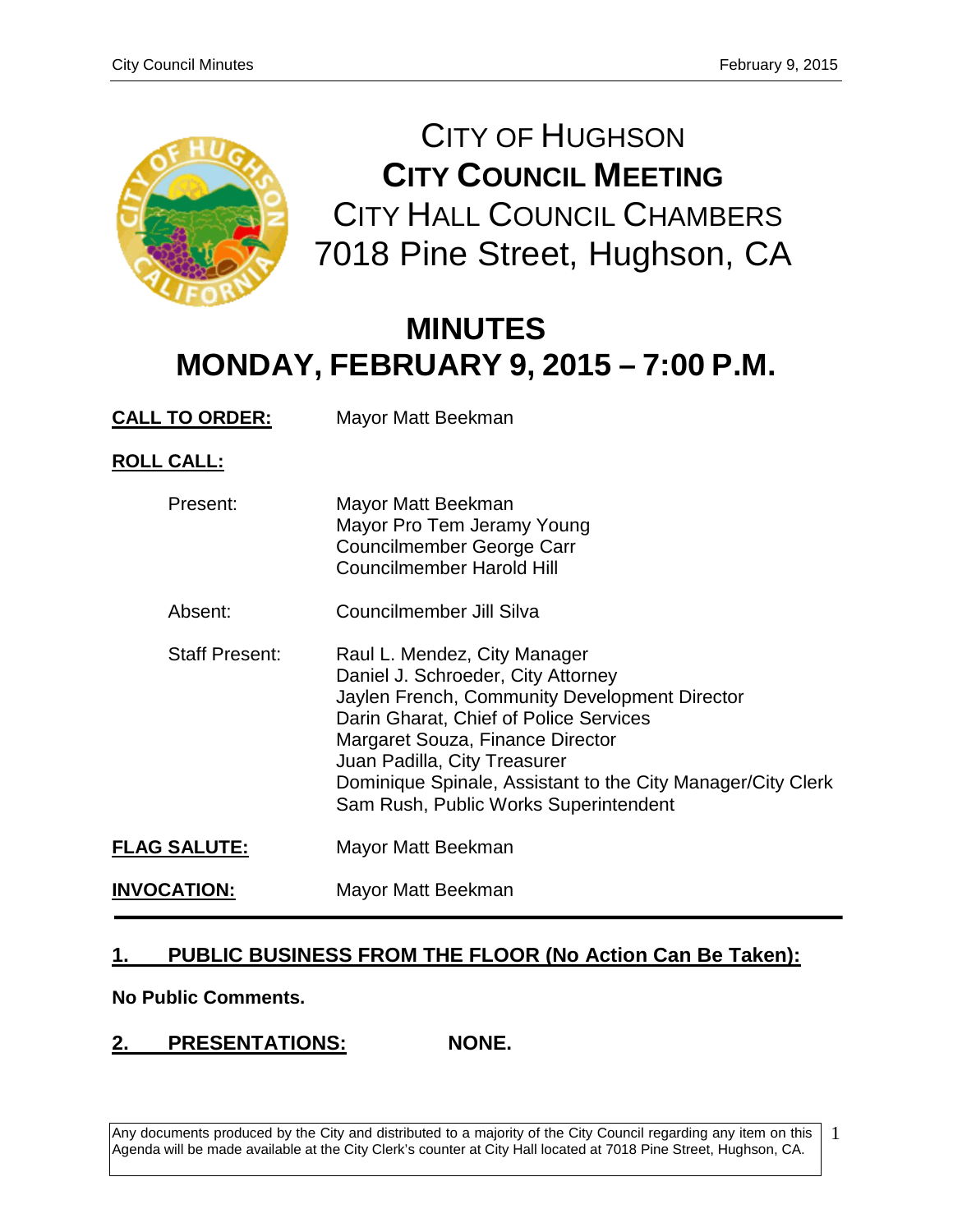## **3. CONSENT CALENDAR:**

**All items listed on the Consent Calendar are to be acted upon by a single action of the City Council unless otherwise requested by an individual Councilmember for special consideration. Otherwise, the recommendation of staff will be accepted and acted upon by roll call vote.**

- **3.1:** Approve the Minutes of the Regular Meeting of January 26, 2015.
- **3.2:** Approve the Warrants Register.
- **3.3:** Approve the Treasurer's Report for December 2014.
- **3.4:** Review and Approve the AB 1600 Annual Report for the Year Ending June 30, 2014.

**Mayor Beekman pulled Consent Calendar Item 3.4 for discussion.** 

**BEEKMAN/HILL 4-0 (SILVA- Absent) motion passes to approve Consent Calendar Items 3.1, 3.2, and 3.3.** 

**Mayor Beekman had questions on the Facility Development Fund (Fund Account 41) and Staff provided responses to his questions and concerns for this account.**

**BEEKMAN/HILL 4-0 (SILVA- Absent) motion passes to approve Consent Calendar Item 3.4.**

### **4. UNFINISHED BUSINESS:**

**4.1:** Adopt Resolution No. 2015-03, Approving Adjustments to the Operating Budget for Fiscal Year 2014-2015.

**Director Souza presented the Staff Report on this item by reviewing the budget adjustments with the Council and providing additional clarification when requested.**

**BEEKMAN/YOUNG 4-0 (SILVA- Absent) motion passes to adopt Resolution No. 2015-03, Approving Adjustments to the Operating Budget for Fiscal Year 2014- 2015.**

**4.2:** Authorize the City Manager on behalf of the City of Hughson to execute the State of California-Natural Resources Agency Department of Parks and Recreation Grant Contract from the Land and Water Conservation Fund for the Seventh Street Park Acquisition Project and the purchase of 19.65 acres of real property owned by the Hughson Unified School District near the corner of Whitmore Avenue and Seventh Street.

Any documents produced by the City and distributed to a majority of the City Council regarding any item on this Agenda will be made available at the City Clerk's counter at City Hall located at 7018 Pine Street, Hughson, CA. 2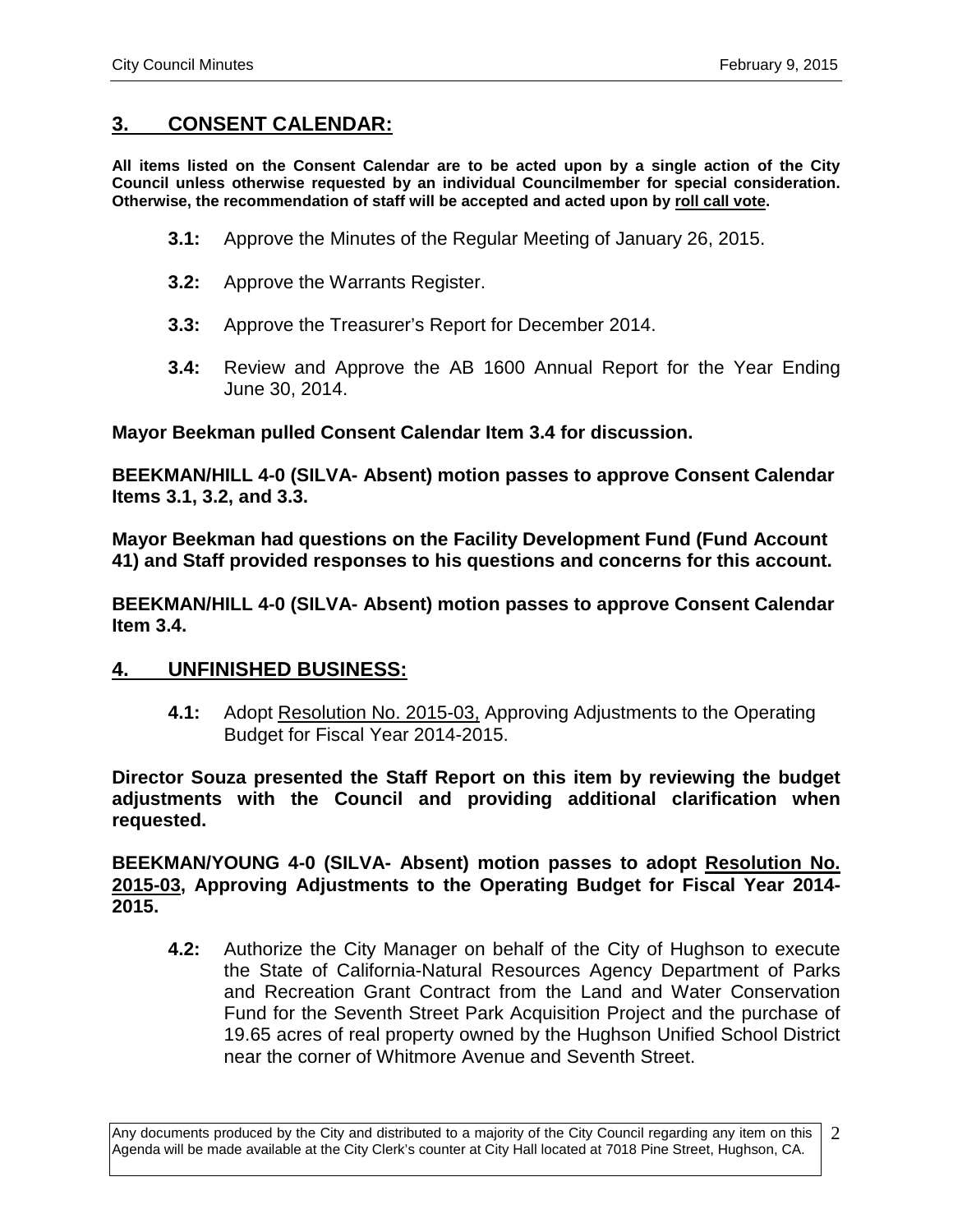**City Manager Mendez presented the Staff Report on this item, and provided a brief summary on the status of this item and the current items city and legal staff was working on to continue working forward with the project.** 

**Randy Garcia, local farmer who farms a portion of the property for the school district for the Ag Program, was present at the meeting to provide additional information and feedback to the Council and staff regarding the property. Mr. Garcia shared his experience and knowledge on the property and on an irrigation line located on the property.** 

**City staff and the City Council deliberated on this item and discussed their concerns regarding the property and the use of grant funds as a funding source to assist the City in acquiring the property. They also discussed some alternatives that the City and staff may wish to research in order to better assist the City in conducting their due diligence in obtaining all potential costs the City may incur as a result of owning the property; as well as obtaining as much information as possible to make the most informed decision when needed.** 

**Each of the Councilmembers expressed concerns regarding the potential costs in acquiring the property, and requested that staff provide additional information on this item at the next meeting.** 

**No action by Council was taken on this item and Council requested that this item be continued to the February 23 meeting.** 

# **5. PUBLIC HEARING TO CONSIDER THE FOLLOWING: NONE.**

## **6. NEW BUSINESS:**

**6.1:** Review and Discuss City Staff's Draft Update to the Land Use Category of the City of Hughson's 2015 Goals and Objectives Document.

**Director French presented the Staff Report on this item. Mayor Beekman and Mayor Pro Tem Young provided feedback on the updated format of the document.**

**Mayor Beekman asked staff to add the following items as Objectives: Initiate an Ag Buffer Zone with the City of Ceres for 2015, and designate area as Ag Investment Zone.**

**Mayor Pro Tem Young asked staff to add a Capital Improvements Plan (CIP) update to the document.** 

**No action by Council was taken on this item.**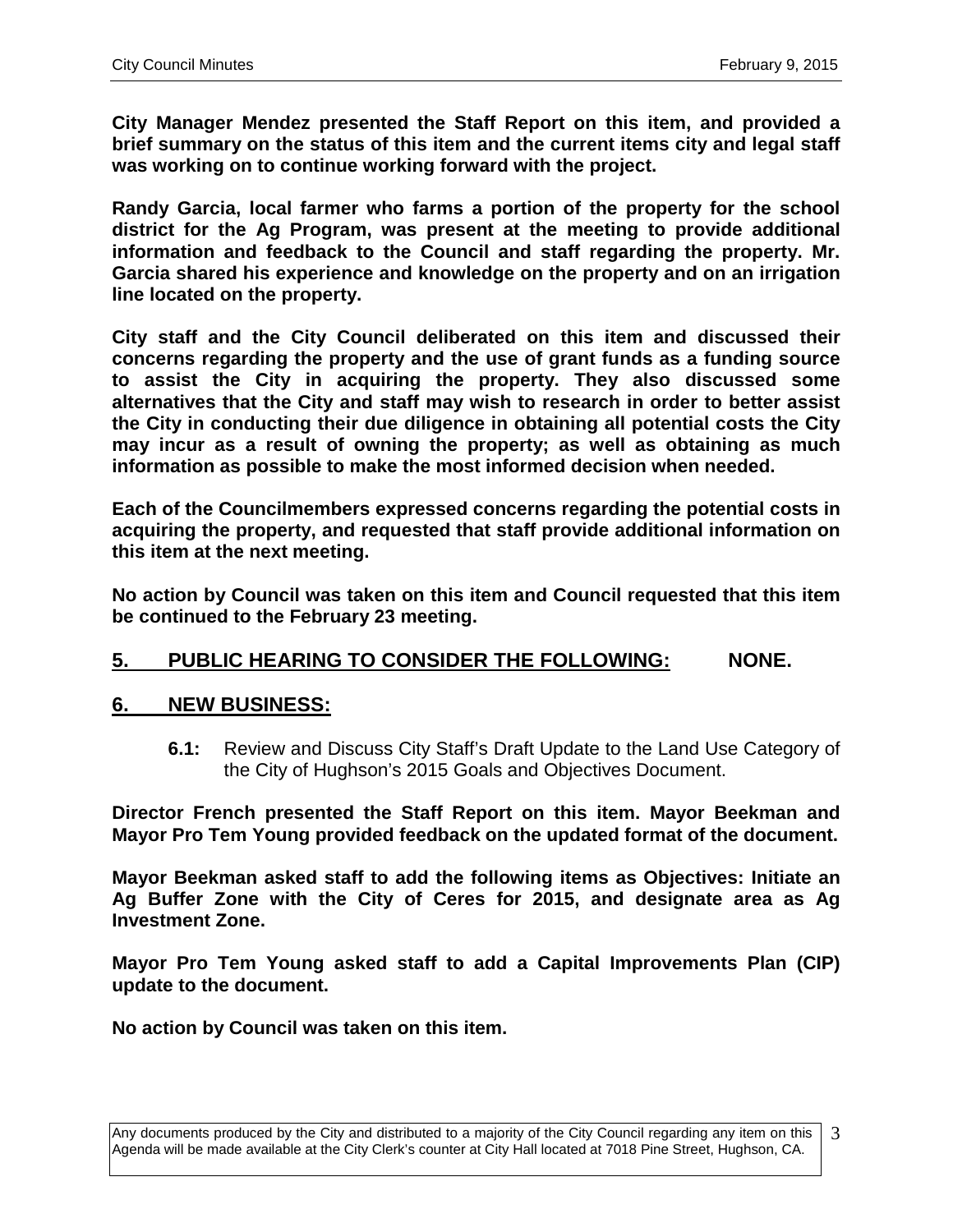## **7. CORRESPONDENCE:**

- **7.1:** Update of the Hatch Road and Santa Fe Avenue Signal Project.
- **7.2:** Parks and Recreation Commission Agenda, February 10, 2015.

## **8. COMMENTS:**

- **8.1:** Staff Reports and Comments: (Information Only No Action)
	- **City Manager: City Manager Mendez updated the Council on the Fire 2+2 meeting scheduled for February 11, the LOVE Hughson Event scheduled for April 18, and the State of the City Address scheduled for February 23. He also updated the Council on the status of the Finance Director Recruitment and the results of the recent income survey conducted in the City.**
	- **City Clerk: City Clerk Spinale updated the Council on the schedule Request for Proposals Schedule for the Refuse and Garbage Contract, as well as reviewed the annual Form 700 requirements for the FPPC April 1 deadline.**
	- **Community Development Director: Director French updated the Council on the current inquiries regarding planning and development in the City, as well as providing an update on the current items under review with the Parks and Recreation Commission and Planning Commission.**

**Director of Finance:**

**Police Services: Chief Gharat updated the Council on the recent repairs to the speed radar trailers and reviewed the use of the SLESF funding this fiscal year, in case Council had any questions.** 

### **City Attorney:**

Any documents produced by the City and distributed to a majority of the City Council regarding any item on this Agenda will be made available at the City Clerk's counter at City Hall located at 7018 Pine Street, Hughson, CA. 4